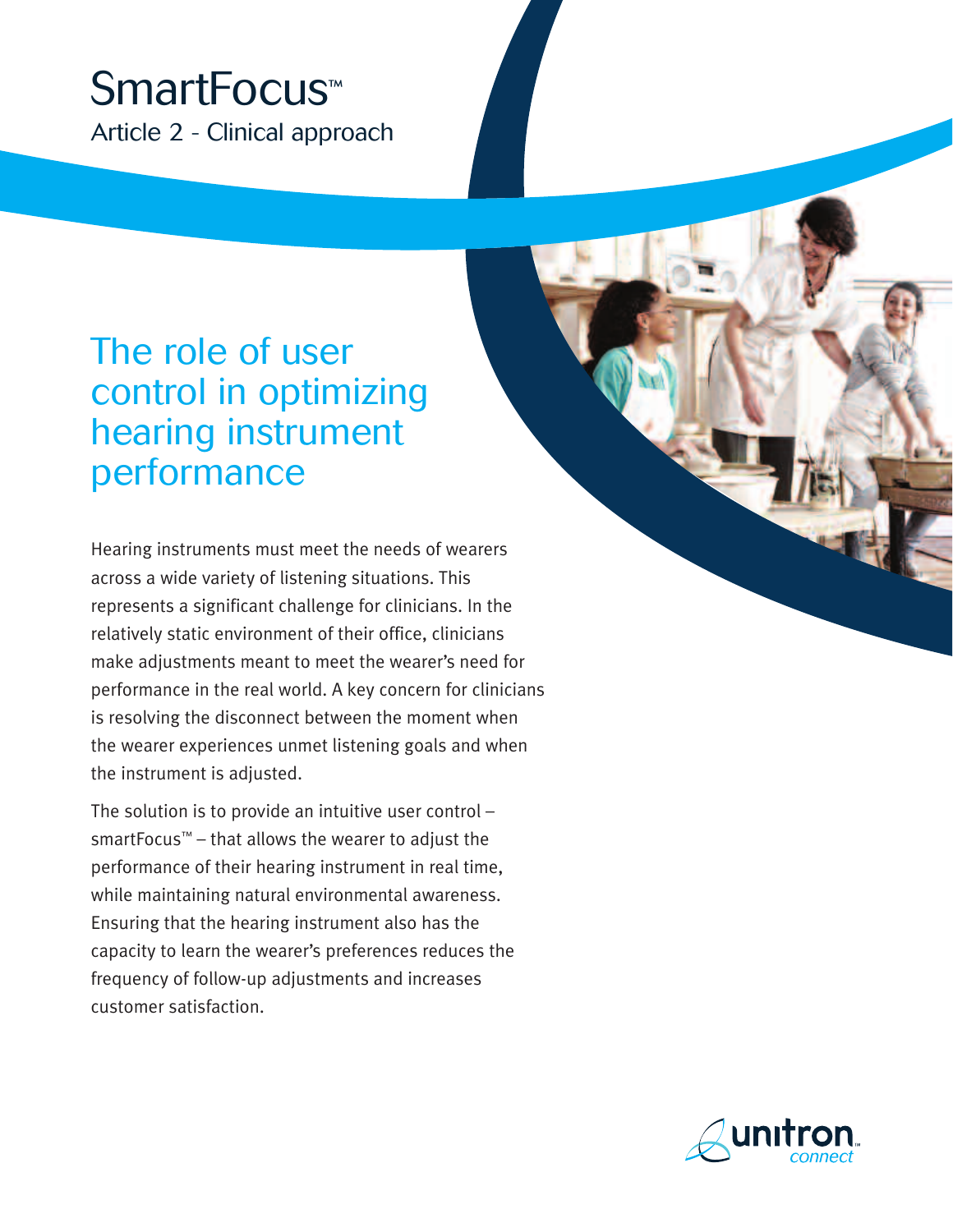### The goal of amplification

People typically purchase hearing instruments to improve their perception of speech. The amplification provided by a properly fitted hearing instrument will achieve that goal in quiet environments. However, amplification invariably impacts the entire listening experience. It often increases awareness of background noises and environmental sounds, some of which the wearer may not be interested in hearing.

An example of this experience can be seen in Figure 1.

#### *Figure 1*



Figure 1 demonstrates how a typical hearing instrument wearer may desire their devices to work in five common listening situations. For this individual, these situations vary, from left to right, on the necessity for speech understanding. For each situation, the round symbol indicates the individual's relative desire for sound awareness and comfort (near the bottom) versus clarity for

speech. This is a slight oversimplification as comfort and clarity are not necessarily mutually exclusive. But the analogy holds up in a general sense and is certainly true at extreme settings of comfort or clarity. For example, the wearer needs to be aware of his surroundings while riding on the bus and the amplification should remain comfortable. If he is riding the bus alone there is little need for speech clarity. In contrast, if this wearer is in the doctor's office it is essential to clearly understand the diagnosis and recommendations. Thus the bars for public transit and the doctor's office are at opposite ends of the continuum for these specific situations.

### Differing goals represent a fitting challenge

Achieving the wearer's desired goals in the widest range of listening situations is a daunting task for clinicians. Each wearer's goals will shift back and forth across the continuum, from comfort/ awareness to clarity/speech perception, as they move from one listening situation to the next. Furthermore, different people can have very different goals in the same listening situation. While one person goes to a jazz club exclusively to enjoy the music, another prefers the music only as a backdrop to conversing with friends. Despite these different objectives, when asked at the initial fitting in which situations they would like to hear better, both might respond, "At the jazz club." This will doubtlessly lead the clinician to set both of their hearing instruments in the same way.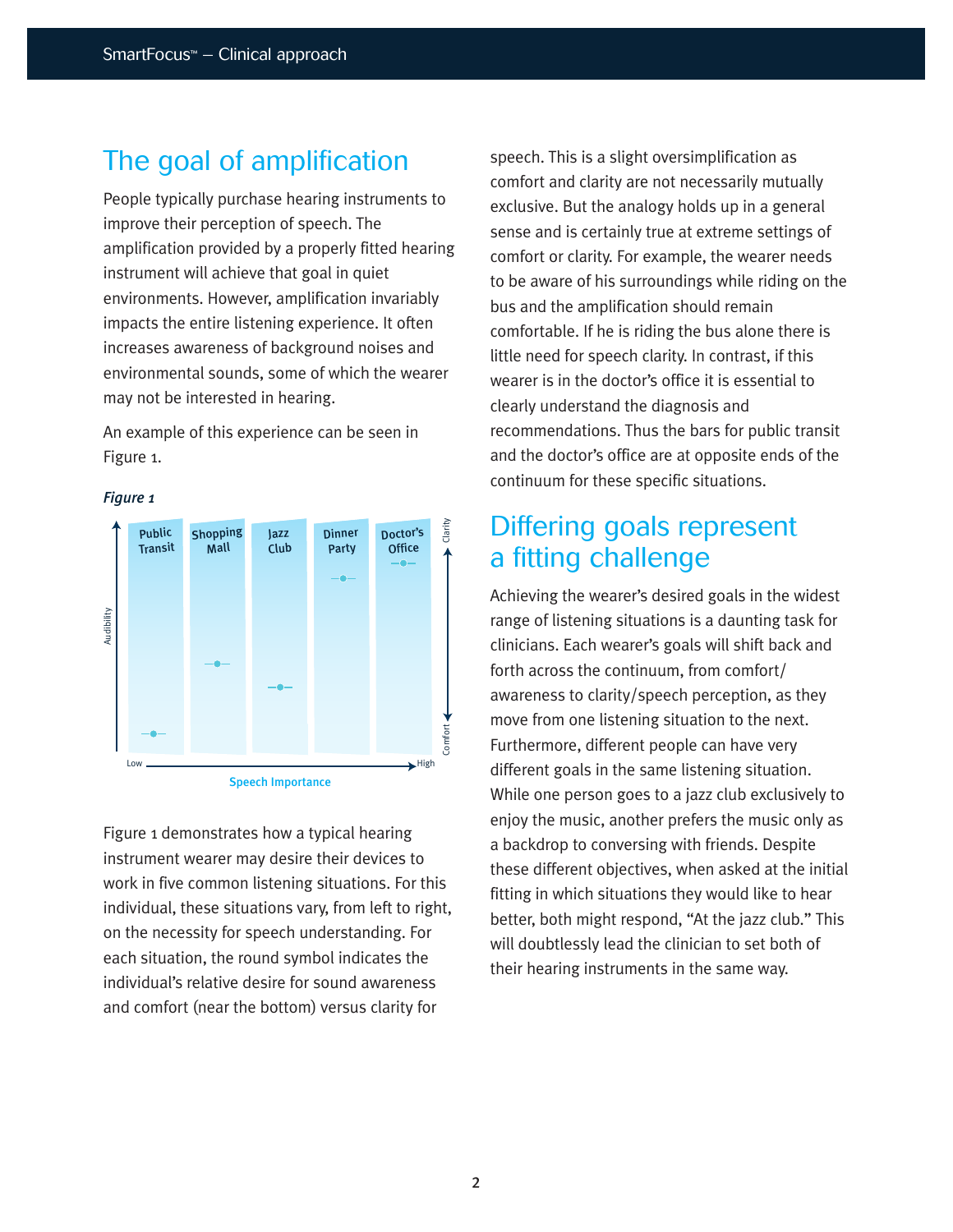

*Figure 2*

Figure 2 shows how preferences for comfort and clarity can vary across individuals in any given situation. The second individual (black dot) has a much higher need for clarity in the jazz club than the first individual (blue dot) because he is more interested in social interaction than in primarily listening to the music. Even though the two individuals represented in this diagram frequent the same listening situations, and may have similar hearing losses, their goals in many cases are quite different.

# The clinician's dilemma

Before any wearer has direct experience with their new hearing instrument, the device must be preset to achieve their goals across the widest possible range of listening situations. If the wearer is dissatisfied with the instrument's performance out in the real world, they must return to the clinician. The clinician will then adjust an abstract set of parameters, such as speech enhancement, noise reduction or microphone strategies.

These adjustments are meant to optimize the output of the instrument for a situation the clinician has never personally experienced and cannot replicate in the office. Essentially this means that the clinician is adjusting parameters on the basis of intuition, loosely correlated with performance, to achieve the wearer's desired outcome. However, the clinician does not have the luxury of empirically assessing the efficacy of the adjustments. In other words, the customer complains to the clinician, who tweaks the fitting, and tells them to come back in a week if that doesn't fix the problem.

This is the basis of the clinician's dilemma. There must a better way.

# User control is the better way

The crux of the clinician's dilemma is the disconnect between the place and time where the wearer experiences unmet goals and the place and time where the adjustments are made to try and solve the problem. The obvious solution is to adjust the instruments where and when the problem occurs. For example, if the problem is experienced in the jazz club, why not adjust the hearing instrument on the spot until the wearer is satisfied?

Giving the wearer more control to do selfadjustment in real time is the best way to overcome the place/time disconnect. But for user control to be a viable solution several conditions must be met; otherwise the wearer can easily become overwhelmed by complexity, leading to frustration and failure.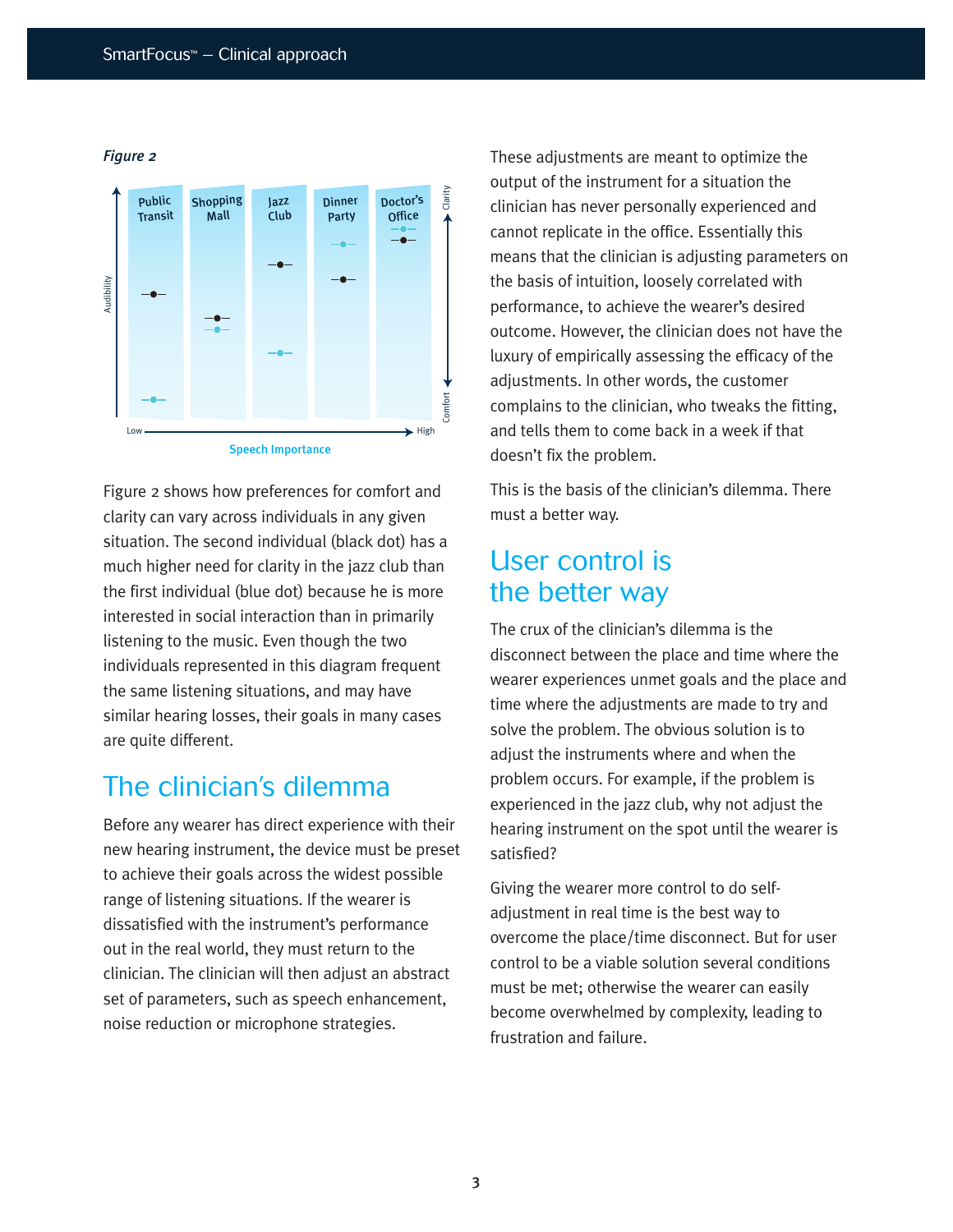Requirements to make a user control a success include:

- 1. The adjustment must be powerful and responsive. If the effect is too subtle it is unlikely to provide enough benefit to achieve the wearer's goals.
- 2. The control for the adjustment must be simple to use. Hearing instrument wearers cannot be expected to understand the complexities of digital devices, nor should they have to. A single control should adjust multiple features simultaneously to achieve the wearer's goals with one easy motion.
- 3. The effect of the adjustment must be concretely linked to the goals of the wearer. The best control is one that allows the wearer to adjust the performance of the hearing instrument along the entire continuum, from maximum clarity for speech to maximum comfort, while maintaining natural environmental awareness. This type of control empowers the wearer to easily achieve their goal wherever it exists on the continuum.
- 4. The wearer should be able to optimize the control to achieve different goals in each of several listening environments. The instrument should recognize several listening environments and learn the wearer's preference for the control in each of them. This helps the wearer quickly converge to optimal settings across the widest range of listening environments and minimizes the need for repeated adjustments over time.

Providing a hearing instrument that meets the above conditions significantly alters the adjustment paradigm to the advantage of both the clinician and the client. The clinician still fits the instruments on a wearer, who has no experience with the new devices, but now the wearer is empowered to optimize the settings of multiple parameters quickly and easily within the context of their listening situations. The hearing instrument learns the correct settings required to achieve that wearer's goal for each specific situation. Whenever the wearer returns to that listening environment, the hearing instrument automatically transitions to the learned, optimized settings.

This model of user control benefits the wearer by ensuring a more efficacious fitting that has been quickly customized in real time, providing a greater sense of ownership and connectedness to the devices. The clinician also benefits from fewer follow-up visits and greater customer satisfaction.

# Getting it right

Manufacturers typically try to control artifacts caused by conflicting parameter settings by limiting the strength and adjustability of all parameters. The difficulty with this approach is that clinicians can't directly observe the effects of small changes to multiple parameters in the actual listening environment where the problem occurs.

If the traditional method of controlling artifacts isn't ideal, then how does one best achieve coordinated control of multiple parameters? The advantage of providing a single user control that simultaneously adjusts multiple features is that the range and direction of adjustment are carefully coordinated across all those parameters. This eliminates unforeseen interactions between parameters that occur when all of them are independently adjustable.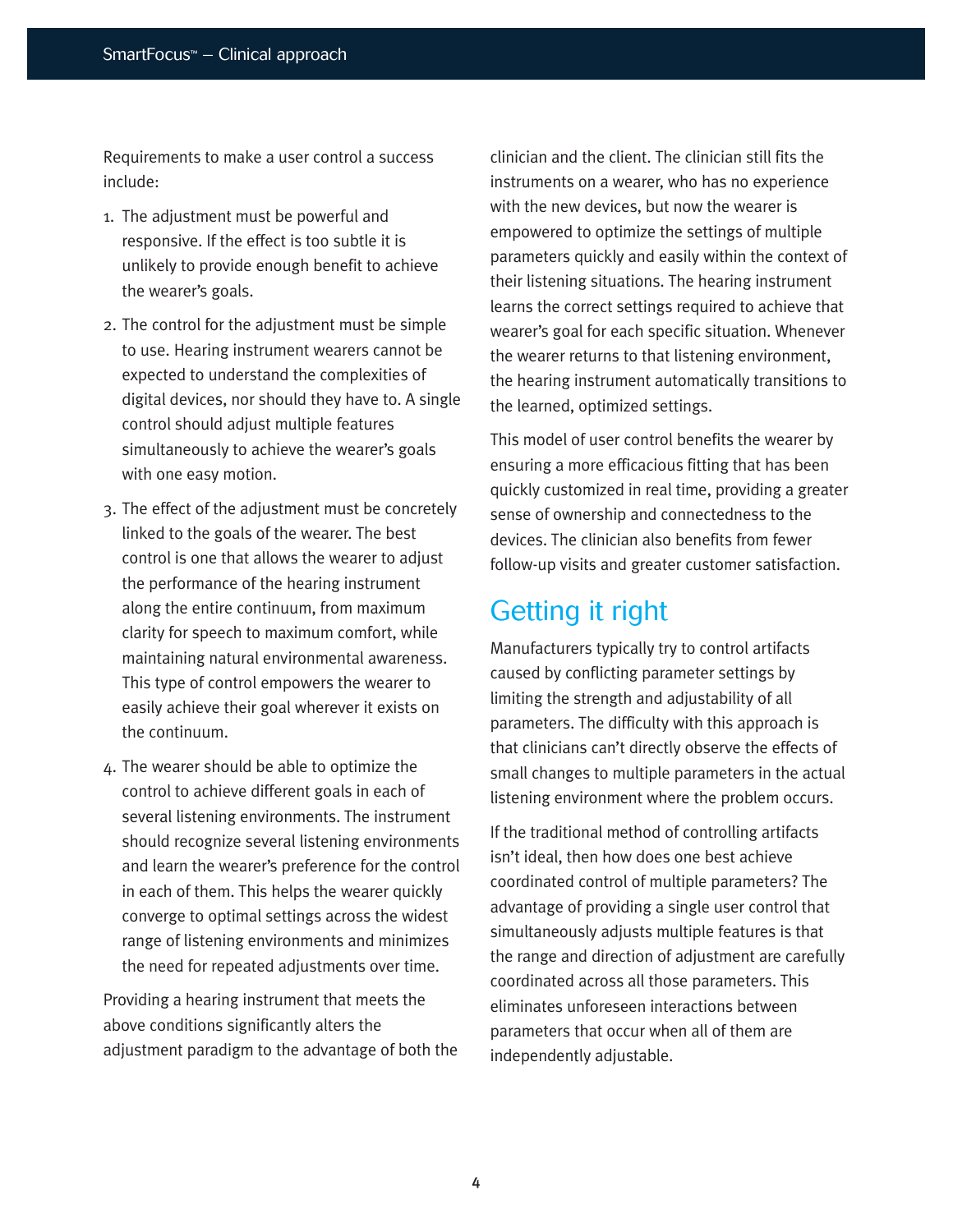Figure 3 is an example of how coordinated control of multiple parameters benefits the hearing instrument wearer. It increases the range of adjustment, as well as the granularity of adjustment, beyond that which would otherwise be clinically feasible.

#### *Figure 3*



Speech Importance

At the top of Figure 3 are five listening situations: Public Transit, Shopping Mall, Jazz Club, Dinner

Party and Doctor's Office. The blue symbols in each panel indicate the parameter settings for each listening environment as programmed by the clinician at the initial fitting. The black symbols indicate the wearer's preferred settings for those features when wearing the aids in real world environments. The fitted values and the preferred values are essentially identical for the shopping mall and the doctor's office. However, there is considerable divergence between the fitted and preferred values for Public Transit, Jazz Club and Dinner Party. Taking advantage of the user control's fine granularity and wide range it is possible for the wearer to adjust the underlying parameters of the instruments to perfectly match their desired amplification settings, thereby achieving their personal amplification goals in each listening environment. By offering this control of individual parameters using coordinated adjustment the wearer has far more degrees of freedom to optimize the fitting and achieve their goals.